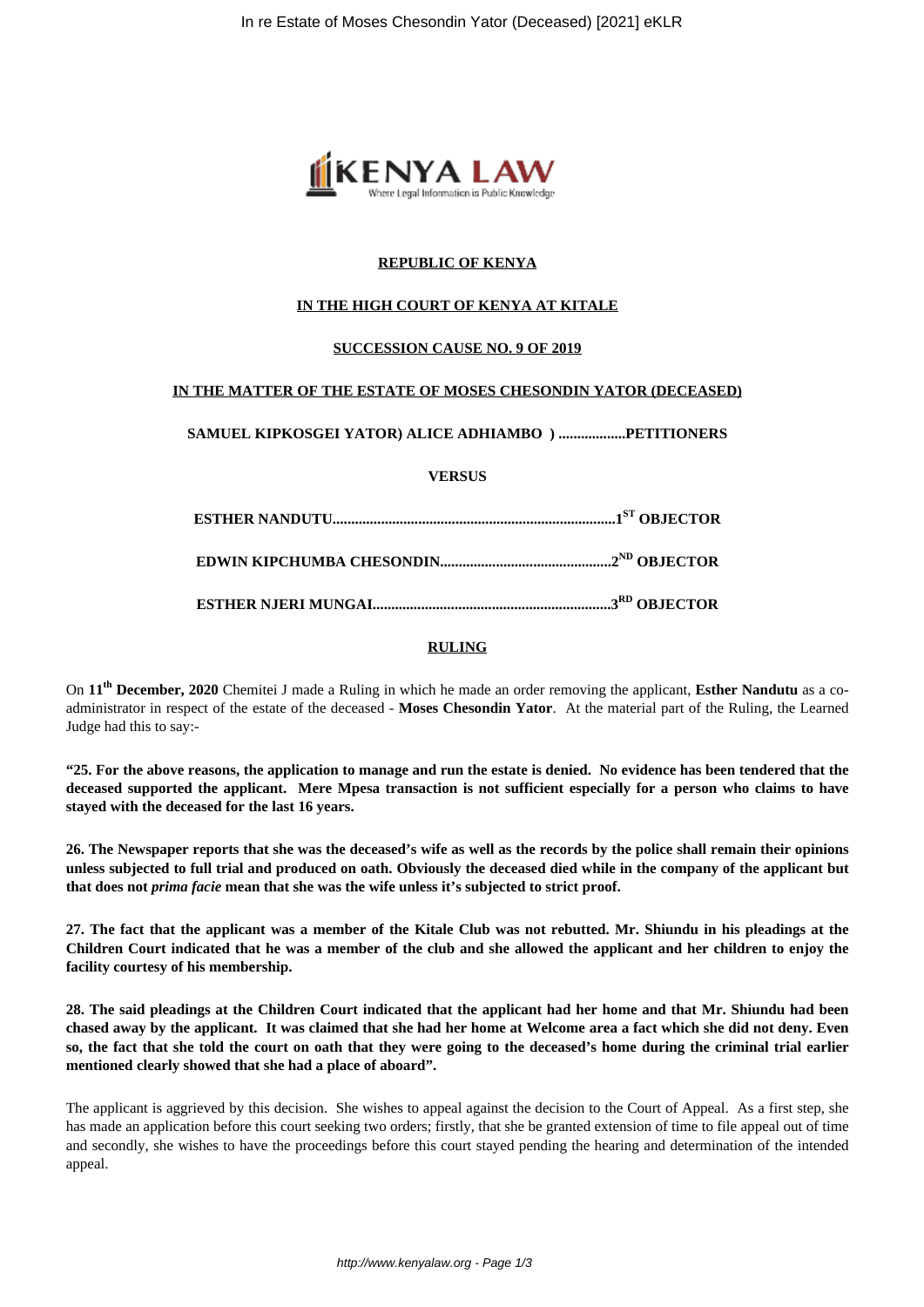The application has been vehemently opposed by the respondents. They contend that the applicant has not placed any cogent reason before the court as to why she delayed to lodge an appeal before the Court of Appeal in time. Secondly, they argued that the applicant had not established proper grounds for this court to exercise its discretion in her favour by staying the proceedings before this court pending the hearing of the intended appeal.

The parties filed written submissions in support of their respective opposing position. This court has carefully considered the said written submissions. As regard the first issue, i.e. whether the applicant should be granted extension of time to appeal out of time, it was contended by the respondents that the delay of **seven (7) months** between the time the ruling was rendered by the court, and the time the applicant filed the application, was so inordinate that it amounts to an abuse of the due process of the court. The respondents argued that the applicant had placed no cogent reasons for her delay in lodging the notice of her intention to appeal to the Court of Appeal in time. On her part, the applicant explained that the reason why she did not lodge the Notice of Appeal in time was because she was under a misapprehension that she would still participate in the proceedings as an objector; she had misinterpreted the court's ruling whose actual effect was to completely exclude her as a dependant or beneficiary of the estate of the deceased. It is for that reason that she insists she should be given a chance to ventilate her appeal to the higher court.

That this court has jurisdiction to entertain the application for extension of time to file an appeal before the Court of Appeal is without doubt. **Section 7** of the **Appellant Jurisdiction Act** grants the High Court jurisdiction to extend time for an aggrieved party to appeal against its decision to the Court of Appeal.

In *Re Estate of the late Batholomew Wafula Lule (Deceased) [2010 eKLR*, Riechi J cited with approval the Court of Appeal decision of *Mwangi V Kenya Airways Ltd [2003] KLR* where the court listed some of the factors to be considered in determining whether or not to grant an application seeking extension of time to file appeal out of time to include, inter alia, the period of delay, the reason for the delay, the degree of prejudice which could be suffered by the respondents if the request for extension of time is granted and finally the effect, if any, on the administration of justice or public interest if any is involved.

In the present application, the applicant's reason for delay in lodging the Notice of Appeal in time was due essentially to her misapprehension of the effect of the decision of this court. Despite the respondents' objections, this court is persuaded that the applicant has given a cogent reason for her failure to lodge the appeal in time. It was apparent to this court that the applicant laboured under a misconception that the court had not made a positive determination in respect of her request to be considered as a beneficiary of the estate of the deceased. This court is of the considered view that the applicant should be granted an opportunity to exercise her undoubted right of appeal to the appellate court. The respondents will not be prejudiced because as at the time the application was argued before the court, the proceedings were still at the stage that it was when the court rendered its ruling on **11th December, 2020**.

Furthermore, the question whether the applicant is a beneficiary of the estate of the deceased is a fundamental one that this court forms the view that the applicant is entitled to seek a second opinion in relation to her circumstances before the Court of Appeal. That being the case, this court finds merit with the applicant's first prayer and hereby allows the same. The applicant is granted extension of time to lodge a Notice of Appeal out of time. The same shall be filed and served within **seven (7) days** of the date of this ruling.

As regards the second prayer i.e. the applicant's plea for stay of proceedings pending the hearing and determination of the intended appeal, this court holds that the same is prematurely before this court. The applicant can only make such an application if she establishes that she, in fact, has a pending appeal before the Court of Appeal. As it were, before the applicant lodges a notice of her intention to file such an appeal, this court cannot assume jurisdiction as granted under **Order 42 Rule 6 of the Civil Procedure Rules**. That being the case, this court declines the invitation by the applicant to make a ruling in that respect until and unless a valid Notice of Appeal has been lodged. For the avoidance of doubt, the applicant shall be at liberty to file such application upon filing and serving the Notice of appeal. This being a family dispute, there shall be no orders as to costs.

### **26/7/2021**

Coram: Before L. Kimaru, Judge

Court Assistant - Kirong